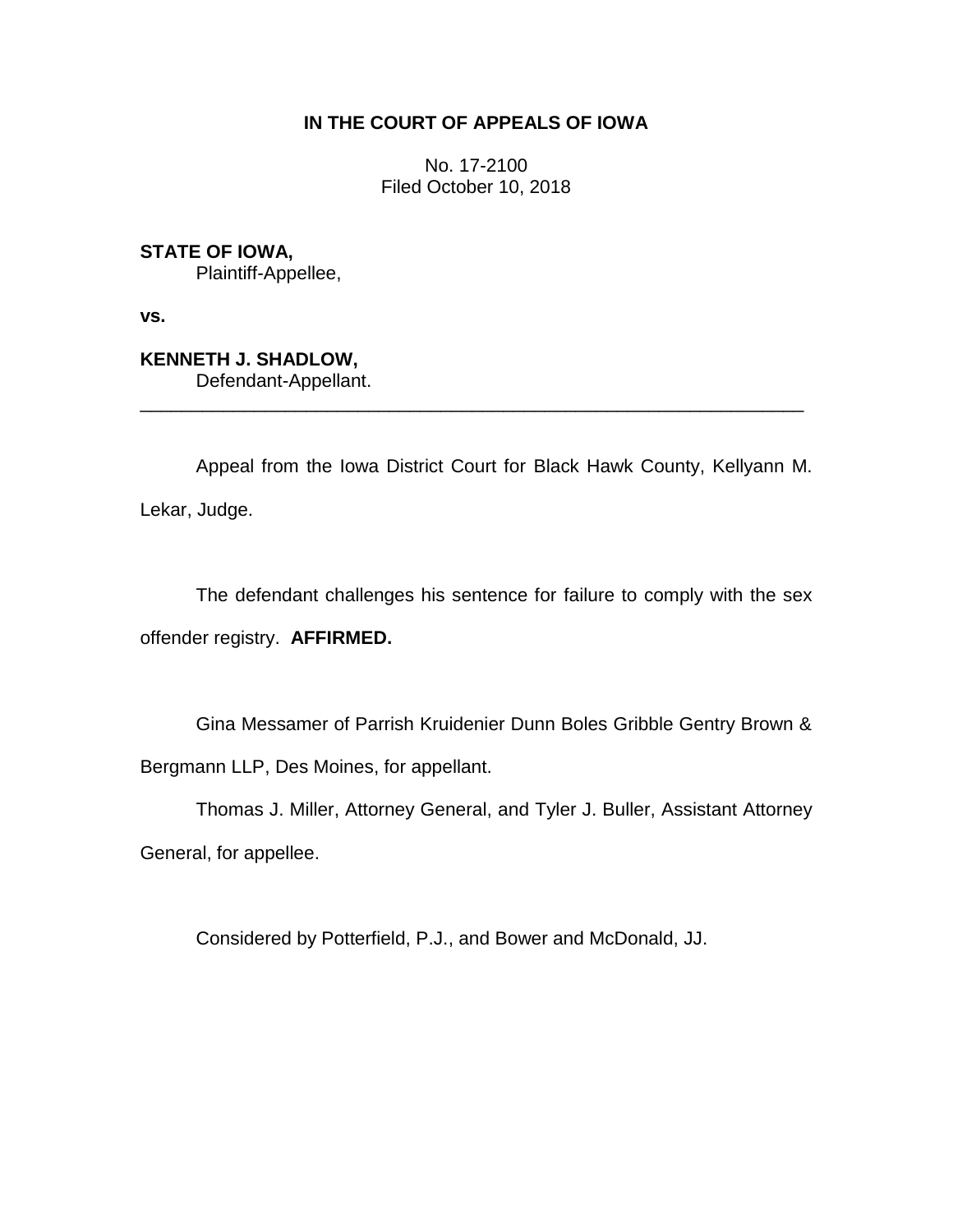## **McDONALD, Judge.**

In 1997, Kenneth Shadlow was convicted of sexual exploitation of a minor. As part of his sentence, he was required to comply with the sex offender registry. In 2016, Shadlow pleaded guilty to failure to comply with the sex offender registry (second offense), in violation of Iowa Code sections 692A.104 and 692A.111 (2016), as a habitual offender, in violation of Iowa Code sections 902.8 and 902.9. The district court sentenced him to an indeterminate term of incarceration not to exceed fifteen years, suspended the sentence, and placed him on probation.

In this direct appeal, Shadlow claims continued application of the registry requirements to him is an illegal sentence imposed in violation of the ex post facto clause. "The ex post facto clauses of the federal and state constitutions forbid enactment of laws that impose punishment for an act that was not punishable when committed or that increases the quantum of punishment provided for the crime when it was committed." *State v. Pickens*, 558 N.W.2d 396, 397 (Iowa 1997).

Shadlow's claim is not preserved for appellate review. This court is a statutory court authorized to correct legal error. *See* Iowa Code § 602.5103 (2018) (providing the court of appeals "constitutes a court for correction of errors at law"). Shadlow failed to present his claim to the district court. There is thus no decision to review. *See Meier v. Senecaut*, 641 N.W.2d 532, 537 (Iowa 2002) ("It is a fundamental doctrine of appellate review that issues must ordinarily be both raised and decided by the district court before we will decide them on appeal.").

Shadlow contends this court can nonetheless address the claim on the merits because his claim is a challenge to an illegal sentence, which can be raised at any time. *See State v. Lathrop*, 781 N.W.2d 288, 293 (Iowa 2010) ("Therefore,

2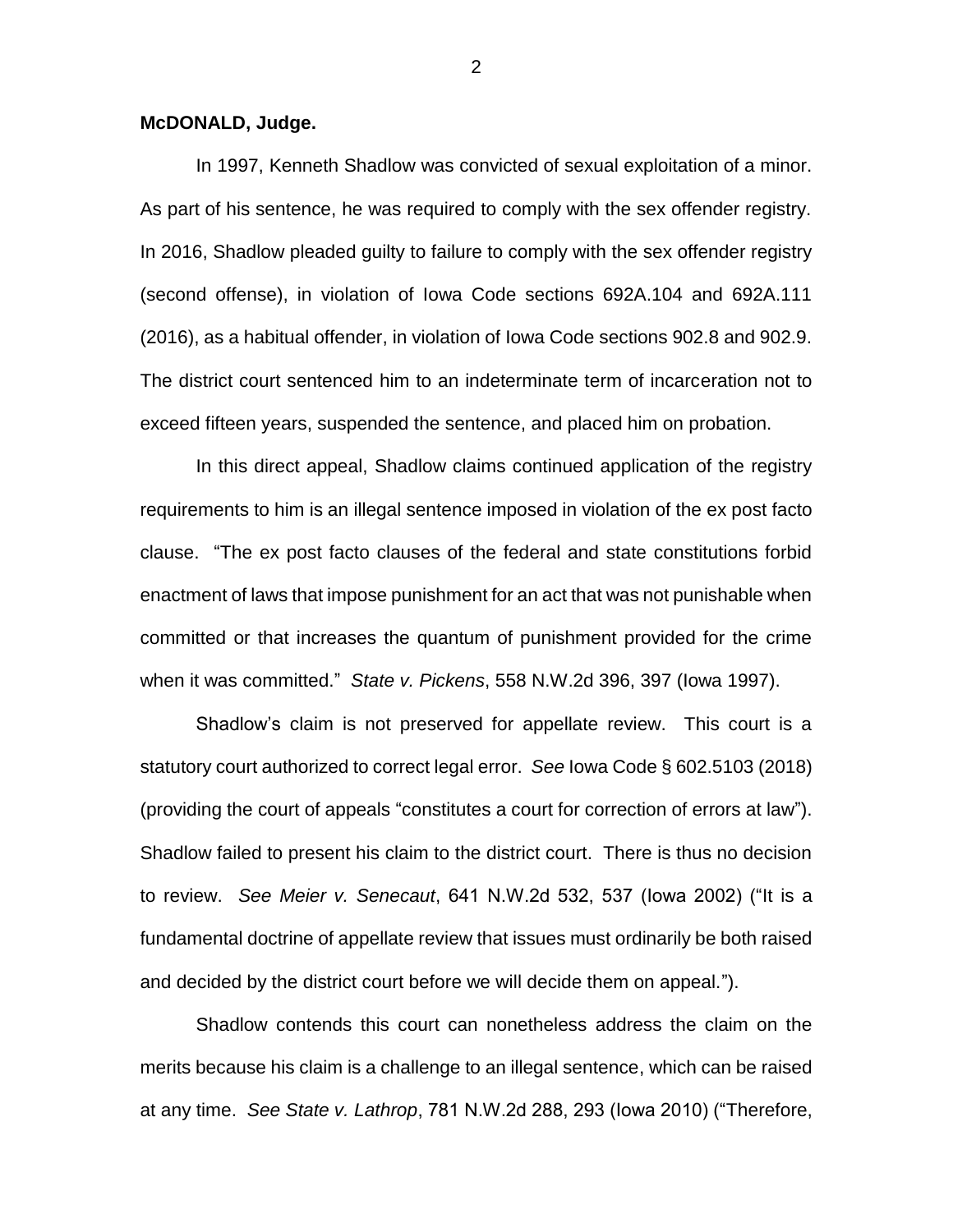the defendant's claim may be urged on appeal notwithstanding trial counsel's failure to object to imposition of the sentence of lifetime parole. Accordingly, we will consider the defendant's ex post facto challenge to this aspect of his sentence directly and not under an ineffective-assistance-of-counsel framework."). Shadlow's contention fails.

Although Shadlow styles his claim as a challenge to his sentence in this case, he is actually challenging his conviction in this case. The sentence in this case is the habitual offender sentence imposed pursuant to section 902.8 following the defendant's conviction for failure to comply with the sex offender registry. Here, the defendant does not contend his sentence for violating the sex offender registry was unlawful. Instead, he contends he could not legally be convicted of violating the sex offender registry because the registry requirement has now become unconstitutional. The defendant is really challenging the legality of his 1997 sentence and not the sentence in this case. Our supreme court has already rejected the same claim as a mis-styled ex post facto claim:

We also do not believe that the statute increases the punishment for a crime after its commission. While Seering's prior offenses may serve as a factual basis for application of the statute, it is the violation of the residency restriction statute itself that makes him subject to a new punishment. We have previously rejected similar ex post facto claims based on alleged increases in punishment for offenders previously convicted of offenses that make them subject to a new criminal penalty for a new statutory violation. The residency restriction statute makes Seering potentially subject to further criminal penalty based on his status as a sex offender, but does not 'enhance the sentence imposed by the court for the offense originally committed'—namely, his prior sex offenses. Instead, the residency restriction carries its own penalty for a violation of the statute based on conduct subsequent to the prior criminal activities of an offender.

*State v. Seering*, 701 N.W.2d 655, 669 (Iowa 2005) (citations omitted).